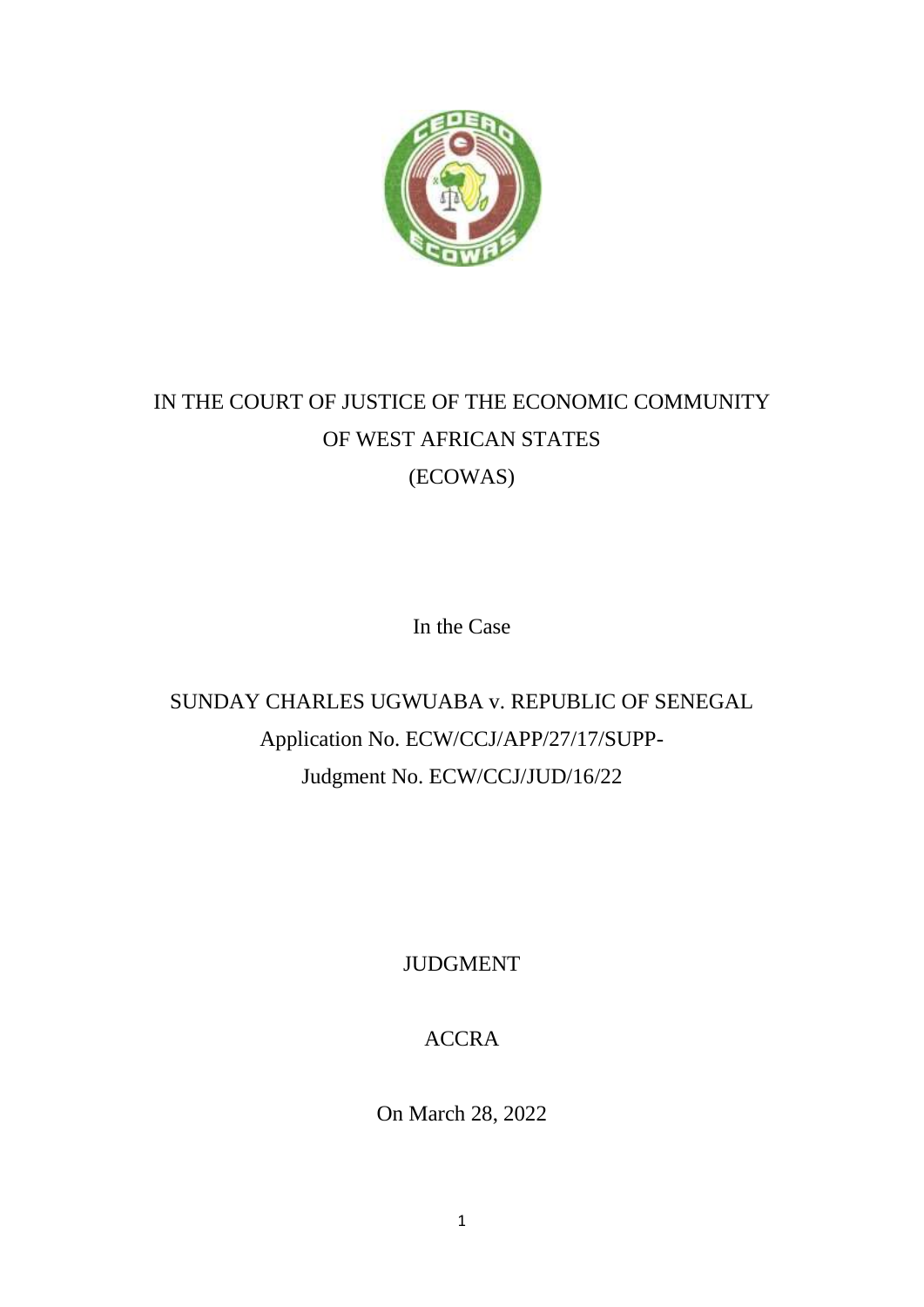## **Application No. ECW/CCJ/APP/27/17/SUPP. JUDGMENT No. ECW/CCJ/JUD/16/2022**

## **BETWEEN:**

## SUNDAY CHARLES UGWUABA **.................. APPLICANT**

And

REPUBLIC OF SENEGAL **……………..…. RESPONDENT** 

## **COMPOSITION OF THE COURT**

Hon. Justice Dupe ATOKI………………..…..Presiding Hon. Justice Justice Keikura BANGURA ……..Member Hon. Justice Januária T. S. Moreira COSTA....Member/Rapporteur Judge

## **ASSISTED BY:**

Aboubacar DIAKITE………………………………………….Registrar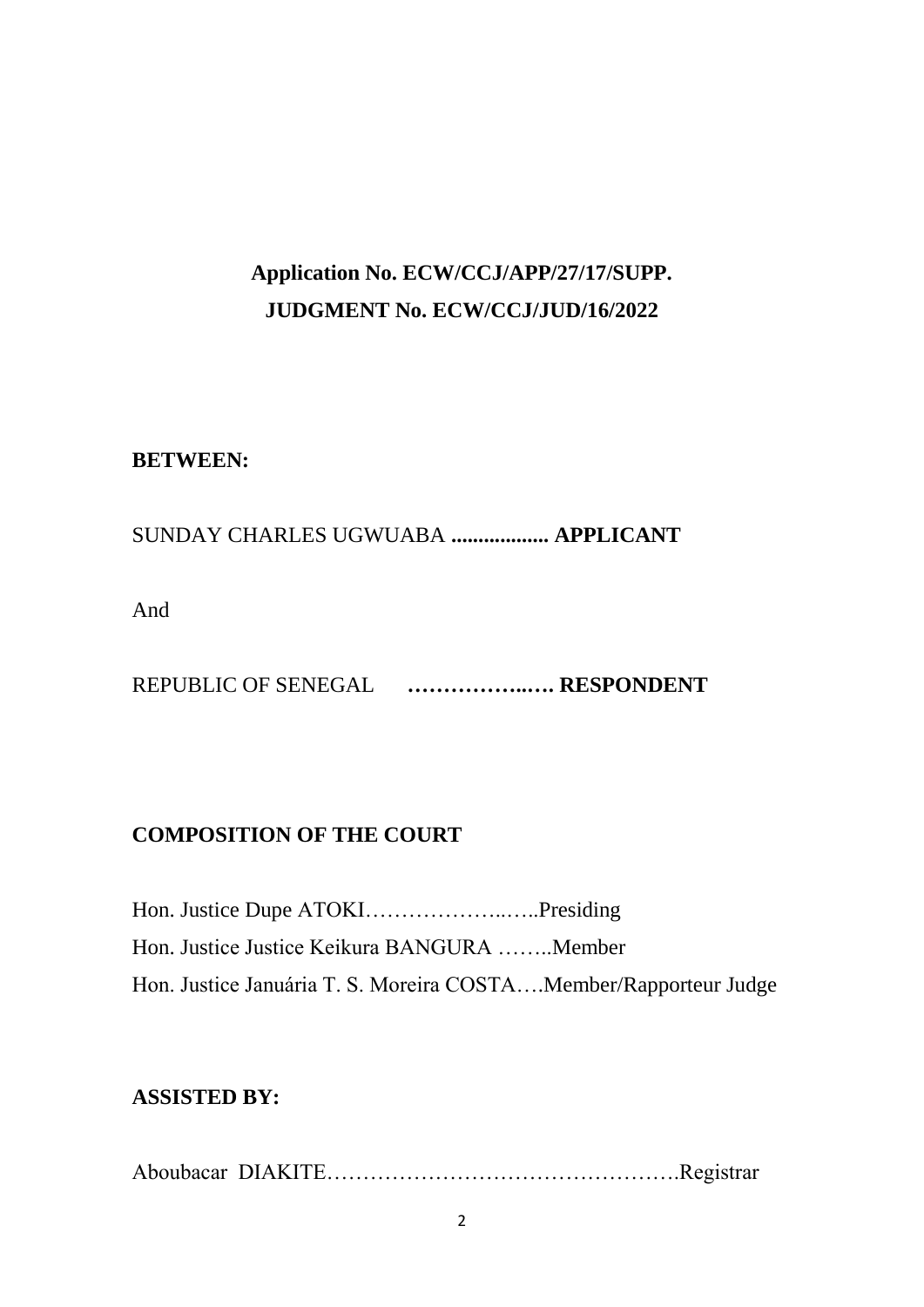#### **I. REPRESENTATION OF PARTIES**

Femi Falana, SAN ...................................**Counsel for the Applicant**

Maitre Papa Moussa Felix Sow.....................**Counsel for the Respondent**

#### **II. COURT'S JUDGMENT**

1. This is the Court's Judgment read in a virtually public hearing, pursuant Article 8 (1) of the 2020 Practical Instructions on Electronic Case Management and Virtual Sessions of the Court.

#### **III. DESCRIPTION OF THE PARTIES**

2. The Applicant is a Nigerian citizen, residing in The Gambia.

3. The Respondent is the Republic of Senegal, an ECOWAS Member State and signatory to the African Charter on Human and Peoples' Rights.

#### **IV. INTRODUCTION**

4. In the instant case, the Applicant prayed the Court to extend the time limit within which he can apply for an additional judgment in Case No. ECW/CCJ/APP/27/17, between SUNDAY CHARLES UGWUABA vs. REPUBLIC OF SENEGAL, in which a judgment was rendered on June 28, 2019, and praying the Court to supplement the judgment rendered in the aforementioned proceedings by mandating the Respondent to pay the Applicant general compensation for violation of the fundamental right to freedom of movement of persons, goods and services, taking into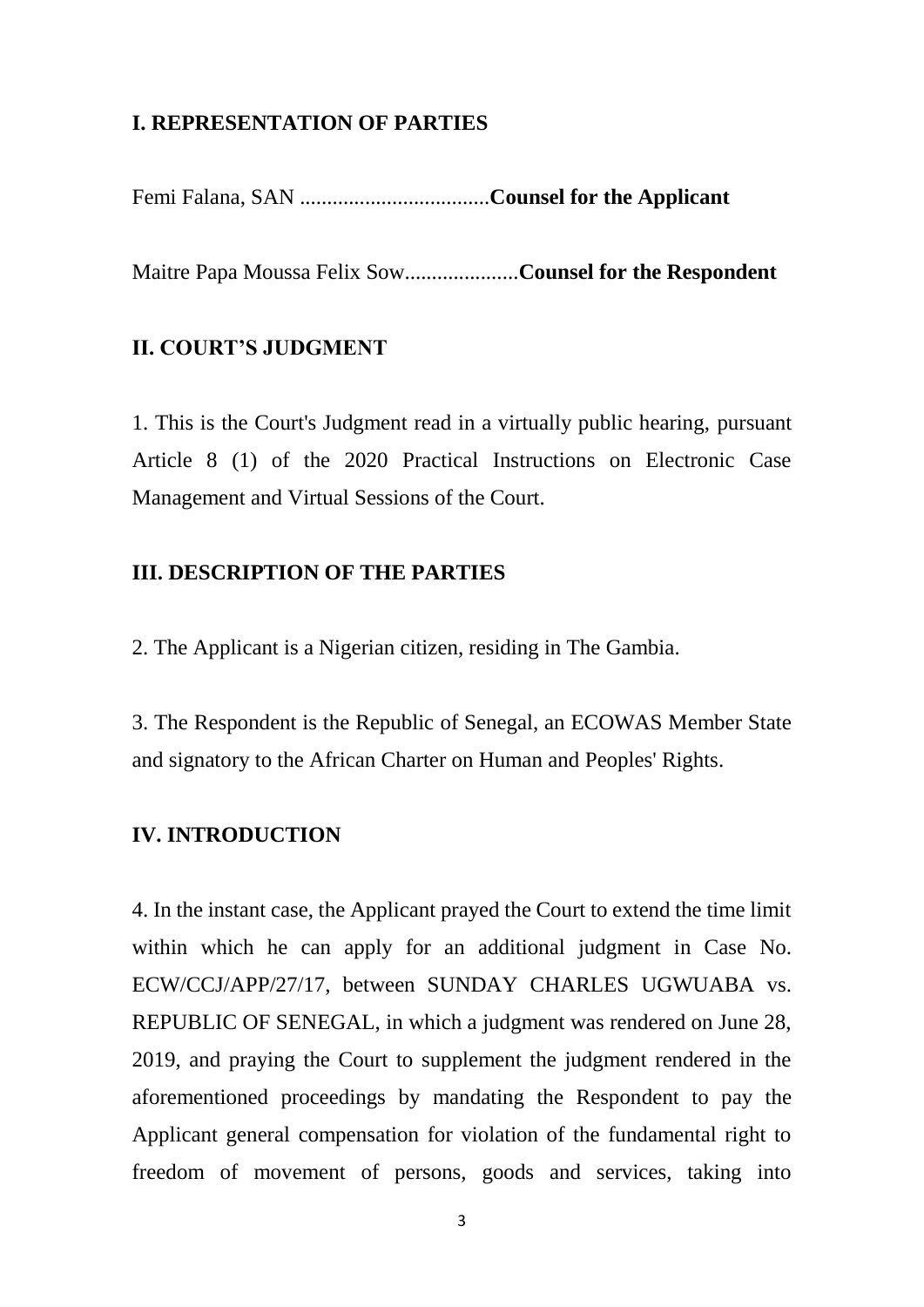consideration that even though the Court found that the Applicant's right was violated by the Respondent, no compensation was awarded in his favor.

#### **V. PROCEEDING BEFORE THE COURT**

5. The application initiating proceedings (Doc 1) was lodged at the Registry of this Court on February 13, 2020 and served on the Respondent State on March 10, 2020.

6. On May 20, 2020, the Respondent submitted its defense (doc. 2) which was served on the Applicant on June 5, 2020 to which the Applicant made not comment.

7. The hearing of the parties was held on September 20, 2021, in which only the representative of the Applicant attended and sought an adjournment to submit a new application, which was granted, being postponed the hearing to October 14, 2021.

8. On October 5, 2021 the Applicant filed an application to support its original application *(Afidavit in Support of Motion on Notice)* (doc. 3) which was served on the Respondent on November 29, 2021.

9. October 11 was appointed for a hearing of the parties, in which only the Applicant's representative attended, who submitted his application for an extension of time limit for the application for a supplementary judgment.

10. The Court granted the Applicant's representative the floor to make his submissions on the merits of the Supplementary Judgment application, which was adjourned because it was observed that the Applicant's counsel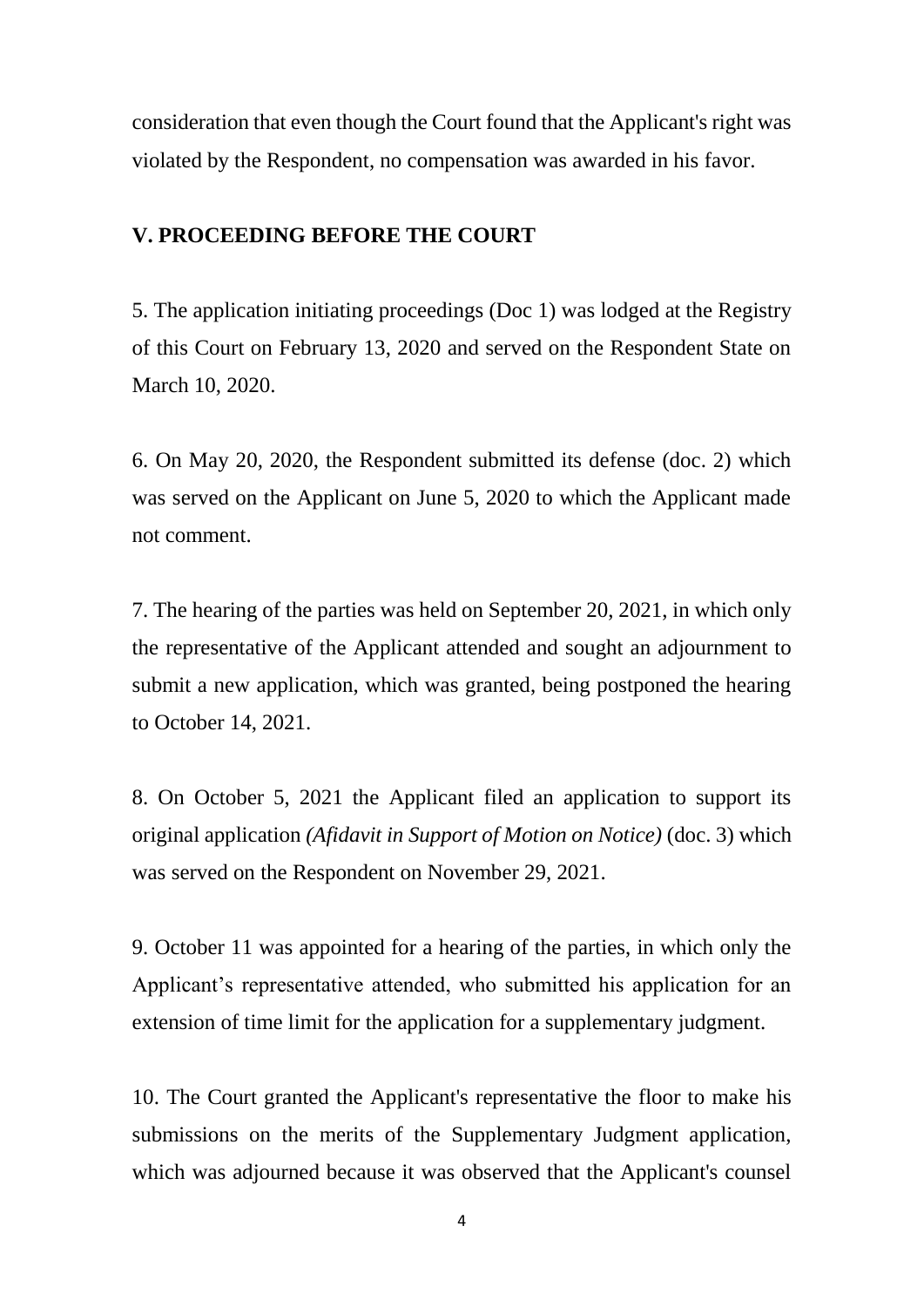appeared at the session in a moving vehicle which led the hearing to adjourned to November 30, 2021.

11. On January 25, 2022, a new hearing was held, which was attended only by the Applicant's representative, who made his oral submissions.

12. The decision was adjourned to March 28, 2022.

#### **VI. APPLICANT'S CASE**

*a. Summary of Facts:*

13. This Court delivered a judgment in the case ECW/CCJ/APP/27/17 between SUNDAY CHARLES UGWUABA v. REPUBLIC OF SENEGAL on June 28, 2019.

14. In the said judgment, this Court, at page 29, declared that the conduct of the Respondent's official who prevented the Applicant from entering the Republic of Senegal constituted a violation of the Applicant's right to free movement of persons, goods and services as guaranteed by Articles 13 of the Universal Declaration of Human Rights

15. That although the Court found that the Applicant's right was violated by the Respondent, no compensation was awarded in favor of the Applicant, in accordance with the principle stated in Ashby v. White (1703) 14 St Tr 695, 92 ER 126.

16. That no pronouncement was made about the type of compensation relating to damages for violation of the Applicant's right.

5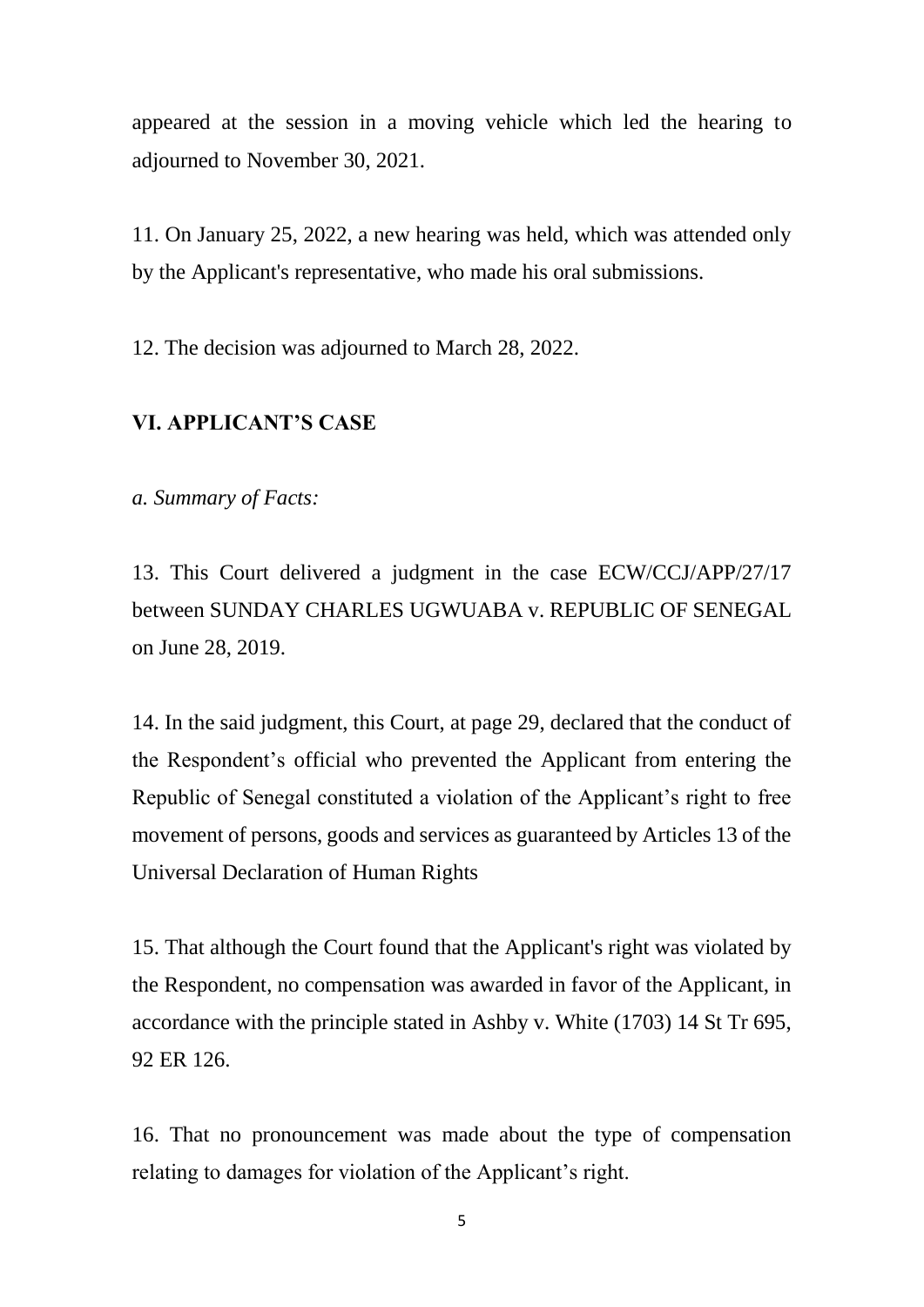17. That Article 63 (1) provides that, without prejudice to the provisions relating to the interpretation of judgments, the Court may, of its own motion or at the request of a party, within one month after the delivery of a judgment, rectify clerical errors, miscalculations and obvious slip therein.

18. Similarly, Article 63 (2) provides that the parties whom the Chief Registrar shall duly notify (of the judgment), may submit a statement of written observations within a time limit established by the President.

19. This Article 64 (1) provides that where the Court omits in a decision on a particular typology of compensation or on costs, any party may, within one month after notification of the judgment, request the Court to supplement its decision.

#### *b. Pleas in Law:*

20. The Applicant cited Articles 63 (1), (2) and 64 (1) of the Court's Rules and Regulations.

#### *c. Reliefs Sought:*

35. The Applicant concluded seeking from the Court:

I. An Extension of the time limit within which the Applicant may apply for an additional judgment in the case ECW/CCJ/APP/27/17 between SUNDAY CHARLES UGWUABA vs. REPUBLIC OF SENEGAL in which a judgment was rendered on June 28, 2019.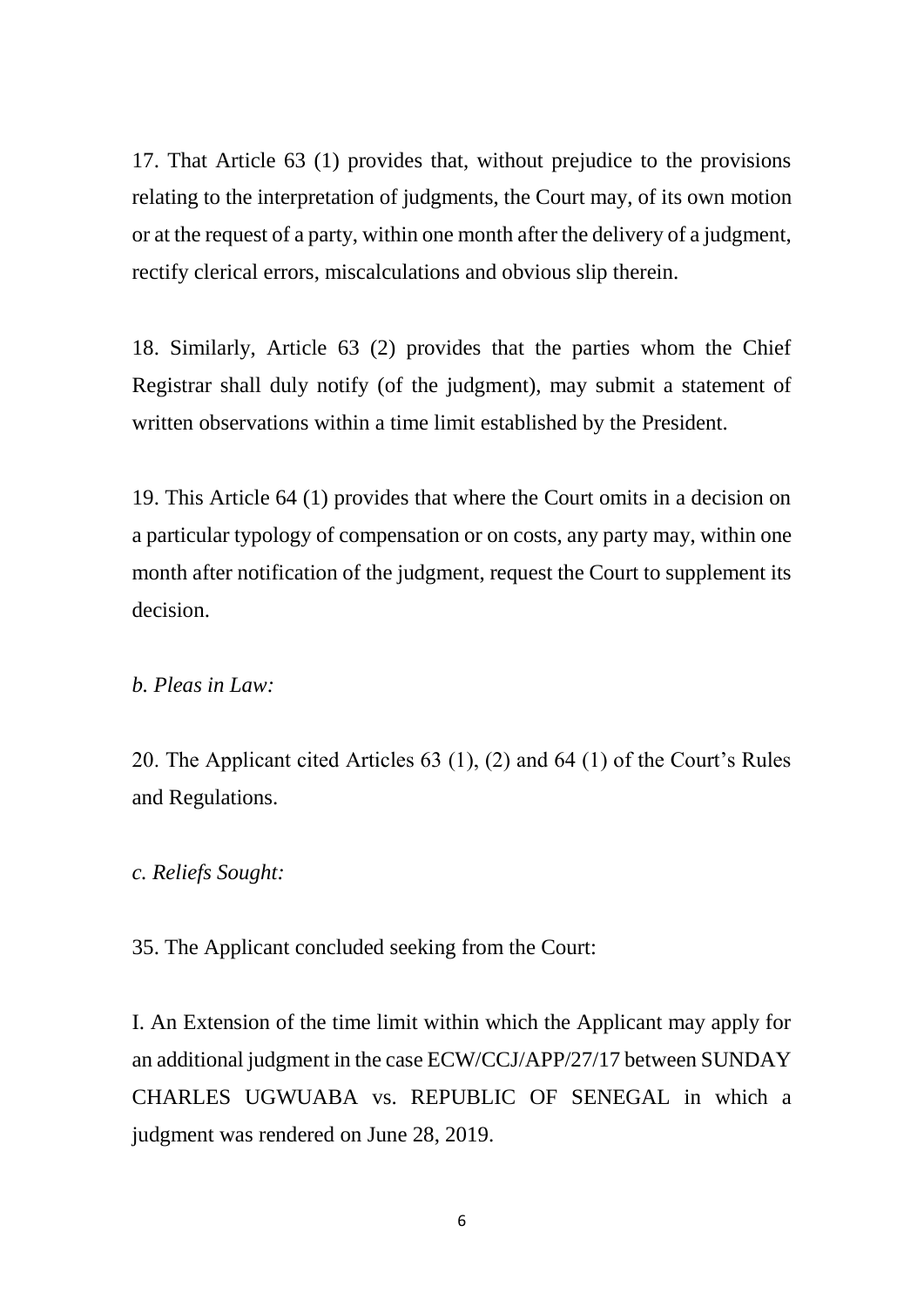II. That it should supplement the judgment in Case No. ECW/CCJ/APP/27/17 between SUNDAY CHARLES UGWUABA v. REPUBLIC OF SENEGAL delivered on Wednesday, June 28, 2019, mandating the Respondent to pay the Applicant general compensation for violation of the fundamental right to freedom of movement of persons, goods and services.

III. And any other orders as this Court may deem proper and appropriate in the circumstance of the instant case.

#### **VII. DEFENDANT'S CASE**

*a. Summary of Facts:*

22. In its judgment delivered on 28 June 2019, the Court held that "*The Respondent, the State of Senegal, violated the human right of the Applicant, SUNDAY CHARLES UGWUABA, to the free movement of persons, goods and services"*, but "*The causal link between the alleged damage by the Applicant and the border closure has not been established".*

23. Accordingly, the Court dismissed SUNDAY CHARLES UGWUABA's claims for damages.

24. That the Court has not failed to rule on the Applicant's claims for damages and that he is merely seeking the Court to annul its judgment.

25. That it is clear that Mr. Sunday's proceedings are not only unfounded, but are also frivolous and are again incurring costs for the State of Senegal.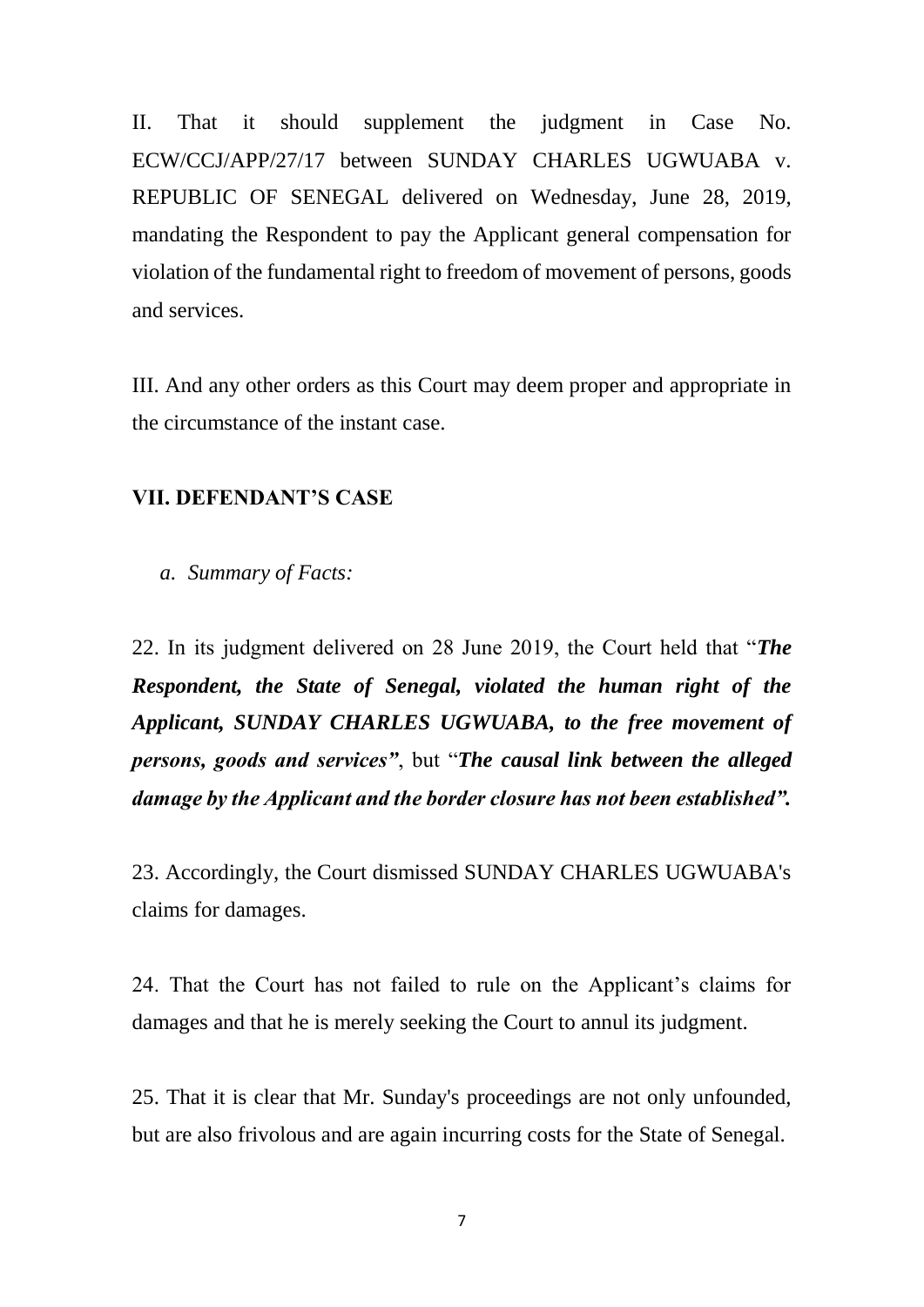#### **Preliminary Objection**

26. The Respondent pleaded the inadmissibility of the instant application on the following grounds:

#### **Inadmissibility of the application under Article 63 of the Rules:**

27. Article 63 concerns the interpretation of the judgments rendered, clerical or calculation errors or obvious slip that can be rectified.

28. The time limit for filing an application with the Court is one month from the date the judgment is rendered.

29. The judgment was rendered on June 28, 2019 and the application was filed on March 9, 2020.

30. The application is not only inadmissible, but its object is in no way related to the cases provided for in Article 63 of the Rules.

#### **Inadmissibility of the application under Article 64 of the Rules:**

31. Article 64 of the Rules refers to the case where the Court did not rule on any of the issues under discussion or on costs.

32. The said application must be filed within one month of notification of the judgment.

33. The State of Senegal was notified of the judgment on December 5, 2019 and Mr. Sunday, through his lawyer, was notified, within the same period.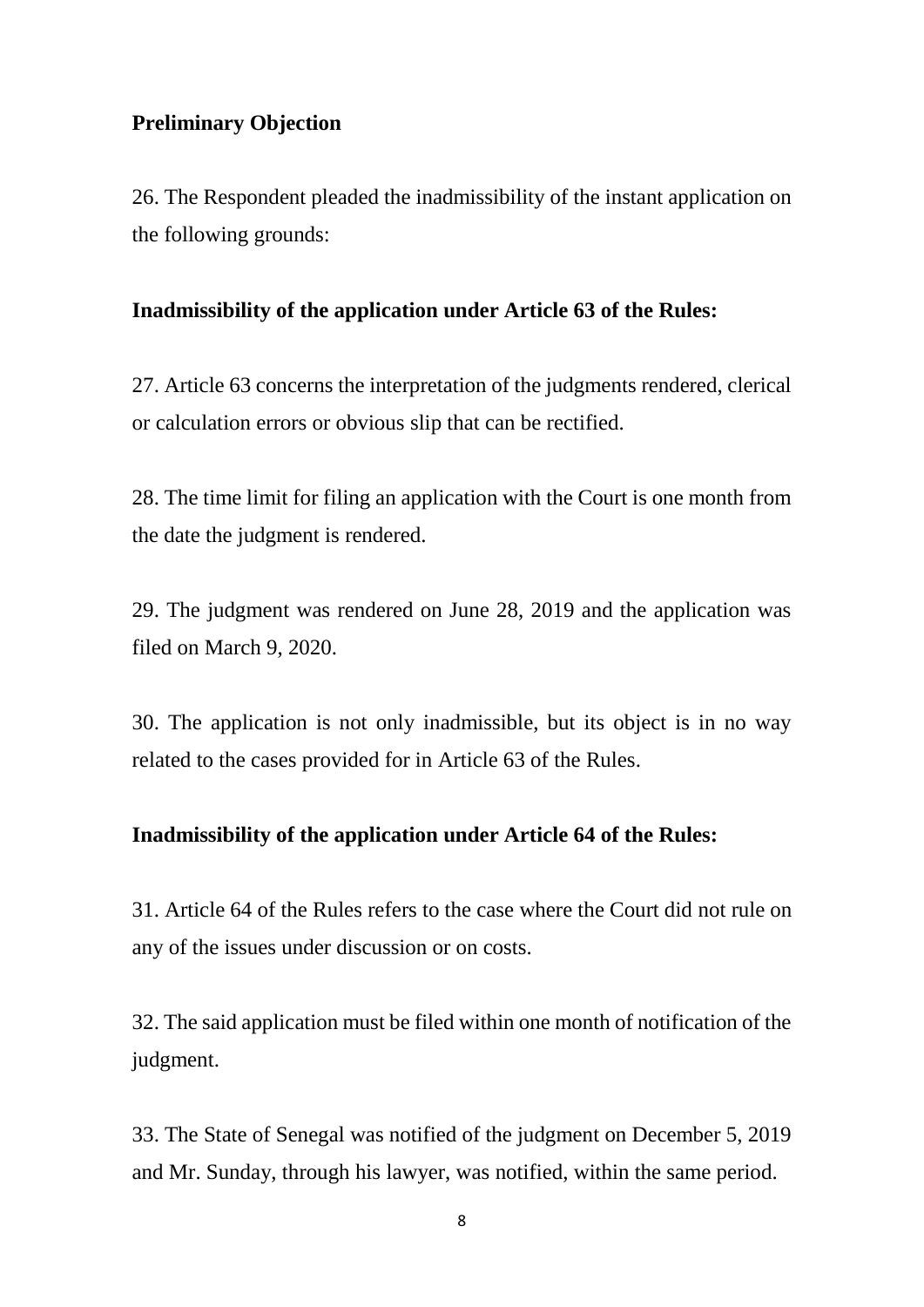34. If in any case, Article 74 (6) of the Rules applies in this case:

35. Mr. Sunday refuses to mention the date of notification, which is important in determining whether his application is admissible.

36. Since Mr. Sunday filed his application on March 9, 2020 and failed to provide any evidence that he filed his action within the one-month period prescribed by the notice, his action should be declared inadmissible.

*b. Pleas in Law:*

37. The Respondent based its pleas on Articles 63, 64, 69 and 74 (6) of the Rules of the Court.

*c. Reliefs Sought:*

38. The Respondent concluded seeking from the Court:

As to the form to:

i. Declare Mr. Sunday's application inadmissible

As to merit to:

ii. Dismiss the application as unfounded;

iii. Order the Applicant to pay the State of Senegal the sum of 50,000,000 CFA Francs as recoverable costs.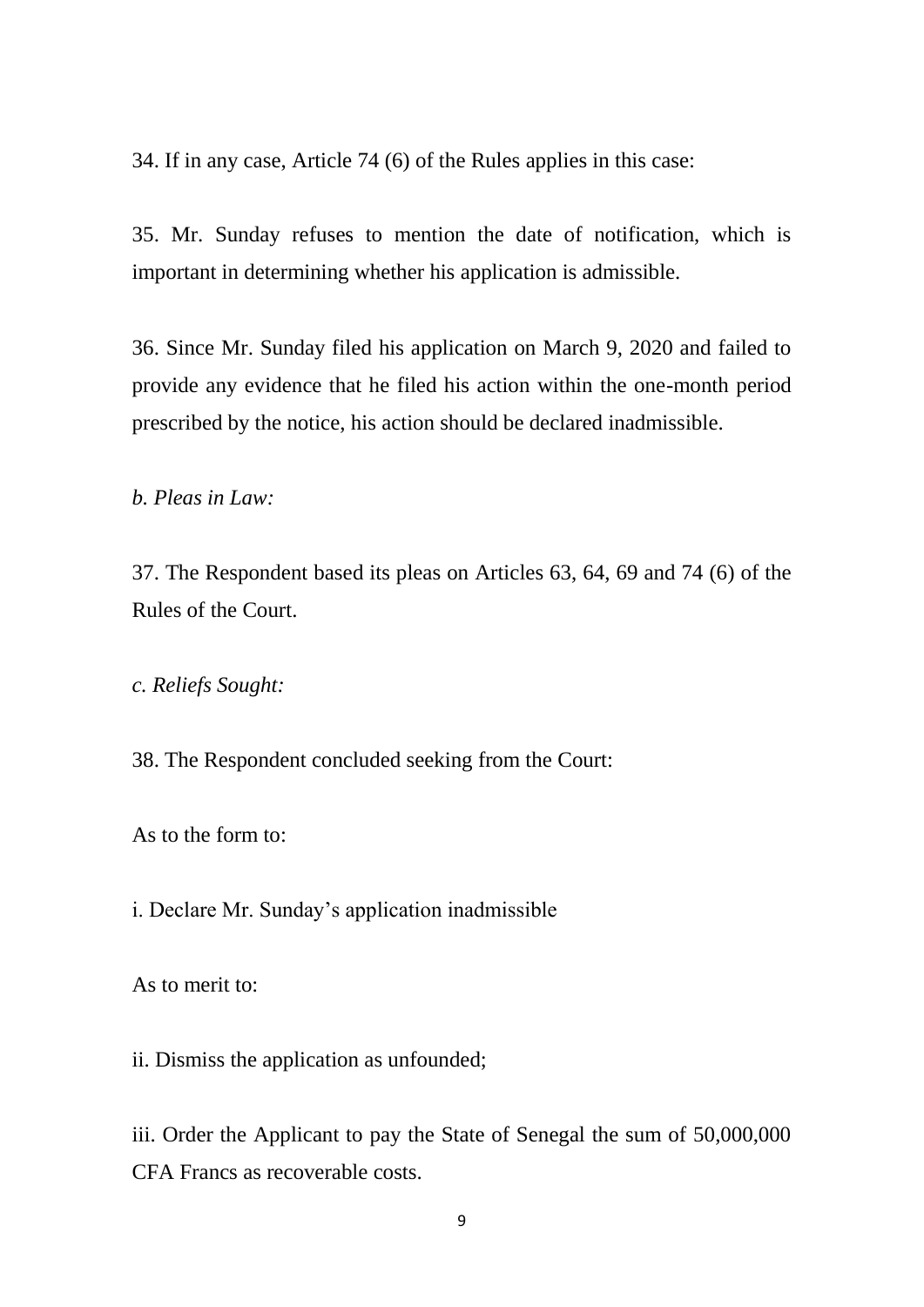iv. Order the Applicant to pay the costs of the proceedings.

#### **VIII – THE PROCEDURE BEFORE THE COURT**

#### *The application for extension of time limit*

39. In the application initiating proceedings, dated February 13, 2020, the Applicant sought an extension of the time limit for filing the supplementary judgment application under consideration.

40. On October 5, 2021, the Applicant filed an application to support his original application *(Afidavit in Support of Motion on Notice)* (doc. 3).

41. The Court, in the interest of justice, granted the application for extension of time limit for the application for supplemental judgment and considered it as having been filed and served within the time limit, as it appears from the Verbatim of the hearing held on October 11, 2021, and pursuant to the last part of Article 64(2) of the Rules where it is stated that "*(...) The time limit laid down in paragraphs 1 and 2 of this Article may be extended by the President on a reasoned application by the party.*"

#### **IX. JURISDICTION**

42. In the instant case, the Applicant relies on Articles 63 and 64 of the Rules of the Court to pray the Court to supplement the judgment rendered in Case No. ECW/CCJ/APP/27/17, dated June 28, 2019, so as to order the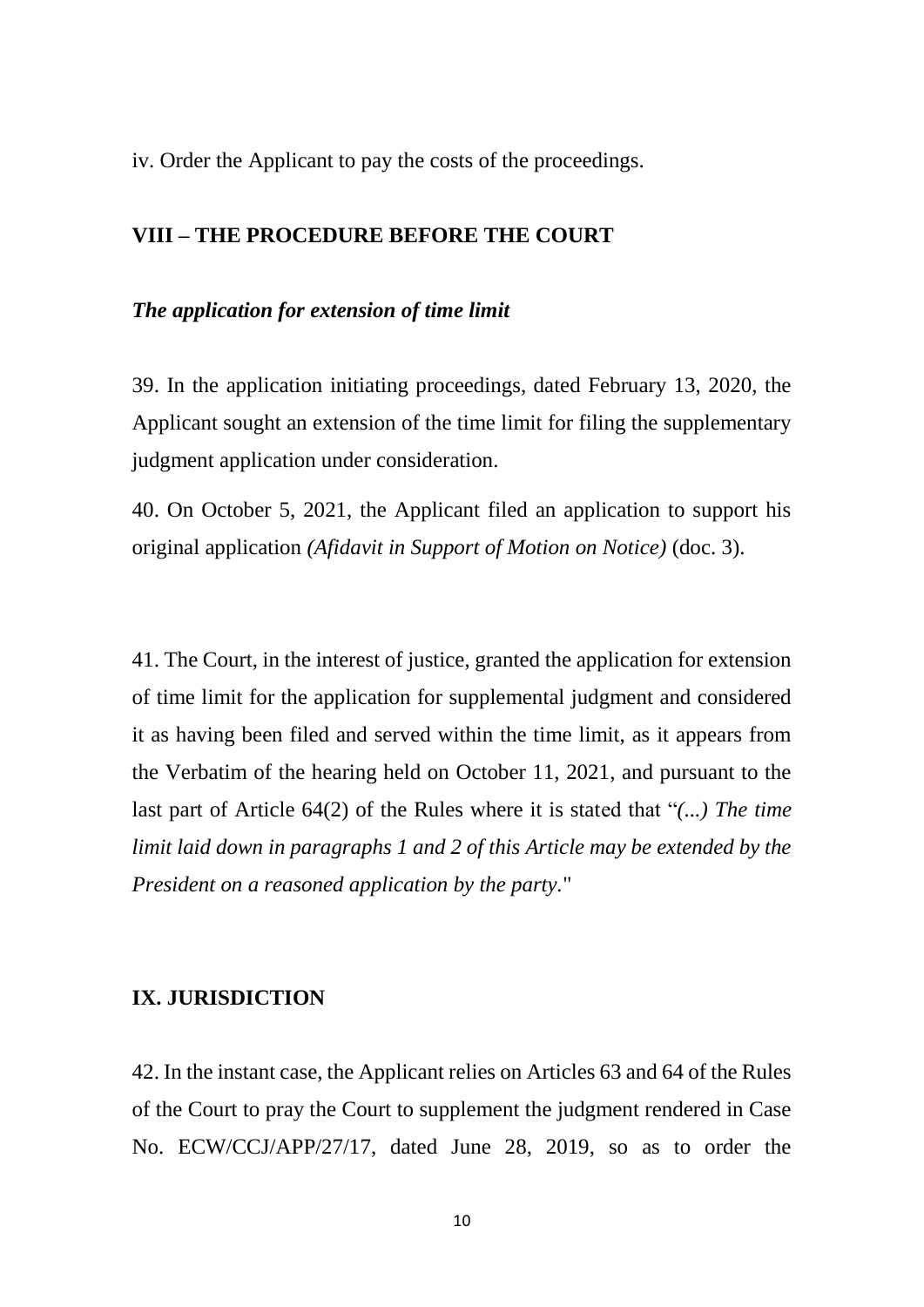Respondent to pay the Applicant general compensation for violation of the fundamental right to freedom of movement of persons, goods and services.

The Applicant contends that there was an omission of statement that the Court should now remedy, pursuant to the aforementioned articles.

44. Having the Court declared itself entertaining jurisdiction to judge the case pursuant to Article 9 (4) of Additional Protocol A/SP.1/01/05 on the Court of Justice of the Community, and the same is maintained either to rectify clerical or calculation errors or obvious slips, or to remedy any omission of judgment that may exist in the decision that puts an end to a case, in accordance with the provisions of Articles 63 and 64 of the Rules of the Court.

45. Consequently, the Court understands that it entertains jurisdiction to rule over the instant case.

#### **IX. ADMISSIBILITY**

46. The Respondent in its response invoked the inadmissibility of the Applicant's application in light of the invoked Articles 63 and 64 of the Court's Rules, arguing that, in addition to the application having been filed after the legal deadline provided for in said Article 64, its subject matter is in no way related to the cases provided for in Article 63 of the said Rules.

*47. It is therefore necessary to verify the admissibility of the Applicant's application.*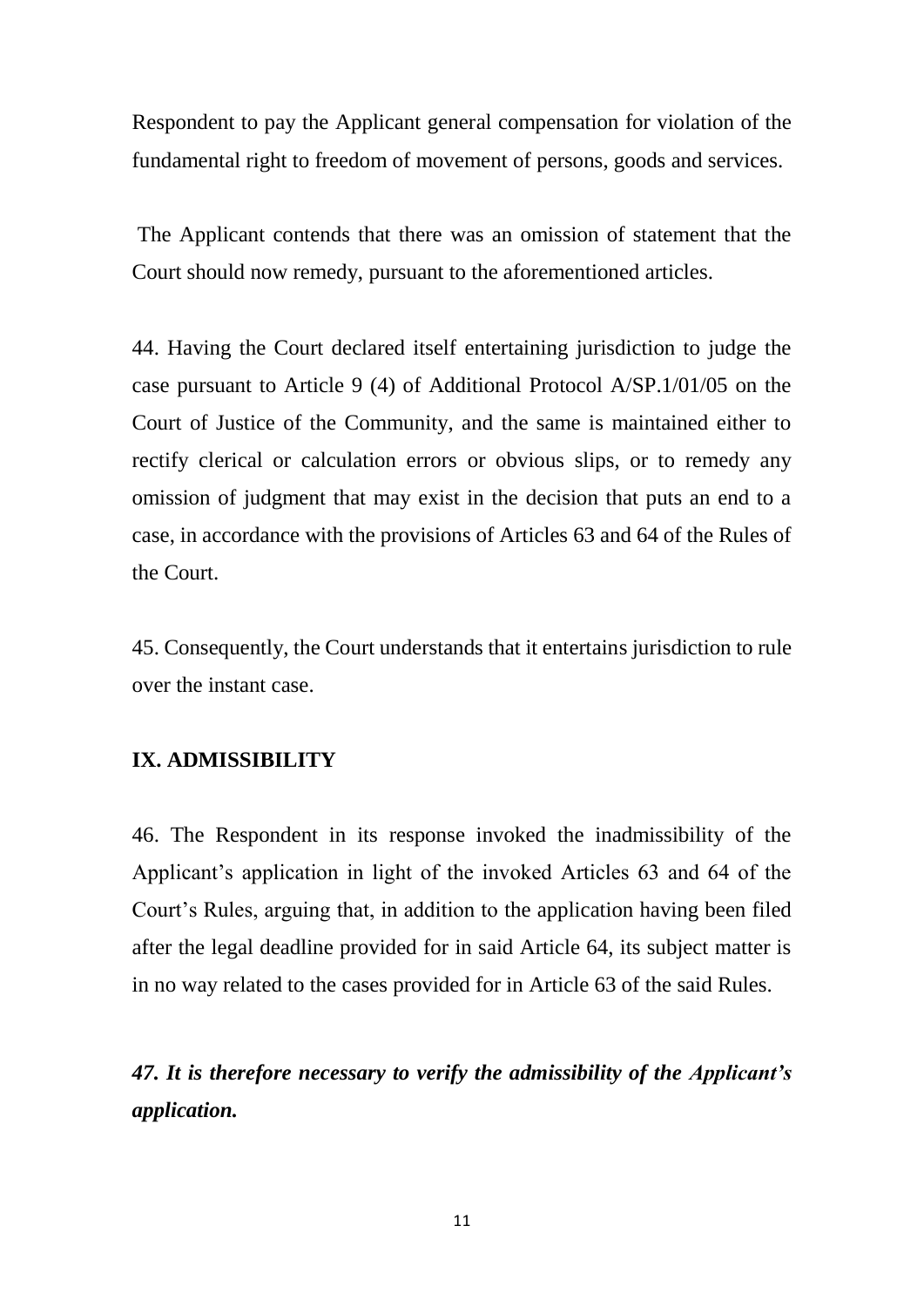48. Article 63 of the Court's Rules of Procedure states that: "*Without prejudice to the provisions relating to the interpretation of judgments the Court may, of its own motion or on application by a party made within one month after the delivery of a judgment, rectify clerical mistakes, errors in calculation and obvious slips in it."*

*(…)"*

47. Furthermore, Article 64 of the Rules of the Court further states that: "*Where the Court omits to give a decision on a specific head of claim or on costs, any party may within a month after service of the judgment apply to the Court to supplement its judgment.*

*(2) (…)*"

(3) *After these observations have been lodged, the Court shall decide both on the admissibility and on the substance of the application."*

50. This means that, in both situations, the legal time limit required for the admissibility of applications is thirty days, although this time limit may be extended pursuant to Article 64(2) of the Rules of Court.

51. In the instant case, the Judgment having been rendered on June 28, 2019, the Applicant filed the application in question on February 13, 2020, the date on which it was registered at the Registry of this Court, i.e., more than 7 months after the rendering of the Judgment and more than six (6) months after the expiration of the legal deadline of one month to do so.

52. However, in the original application, the Applicant sought an extension of the time limit to file the application in question, which was granted by the Court.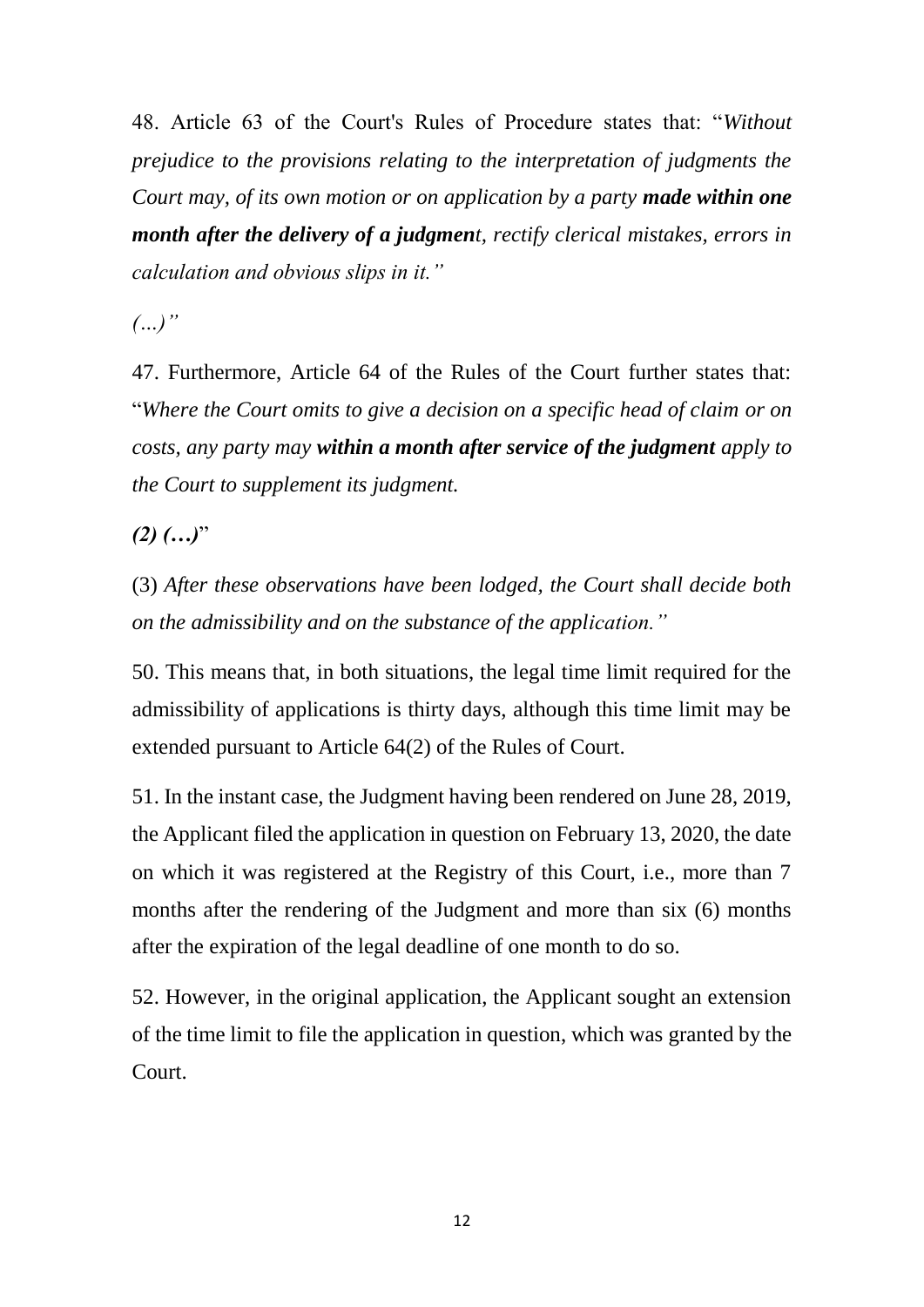53. Therefore, the extension of the time limit granted by the Court, rendered the original application timely and the application to remedy the failure to issue a statement, admissible.

#### **IX- MERIT**

#### *The application on the Court's judgment on the issue of compensation*

54. The Applicant submits that in the Judgment rendered in Case No. ECW/CCJ/APP/27/17 and dated 28 June 2019, this Court, at page 29, while finding that the conduct of the Respondent's official who prevented the Applicant from entering the Republic of Senegal constituted a violation of the Applicant's right to free movement of persons, goods and services as guaranteed by Articles 13 of the Universal Declaration of Human Rights, no compensation was awarded in favor of the Applicant in accordance with the principle enunciated in Ashby v. White (1703) 14 St Tr 695, 92 ER 126.

55. He further submits that no pronouncement has been made about the type of compensation relating to damages for violation of the Applicant's right.

56. He therefore prays the Court to supplement the Judgment in Case No. ECW/CCJ/APP/27/17 between SUNDAY CHARLES UGWUABA v. REPUBLIC OF SENEGAL delivered on Wednesday, June 28, 2019, mandating the Respondent to pay the Applicant general compensation for violation of the fundamental right to freedom of movement of persons, goods and services.

57. The Respondent, on its turn, in its response, pleads that in the judgment delivered on 28 June 2019, the Court held that: "*The Respondent, the State of Senegal, violated the human right of the Applicant, SUNDAY CHARLES UGWUABA, to the free movement of persons, goods and*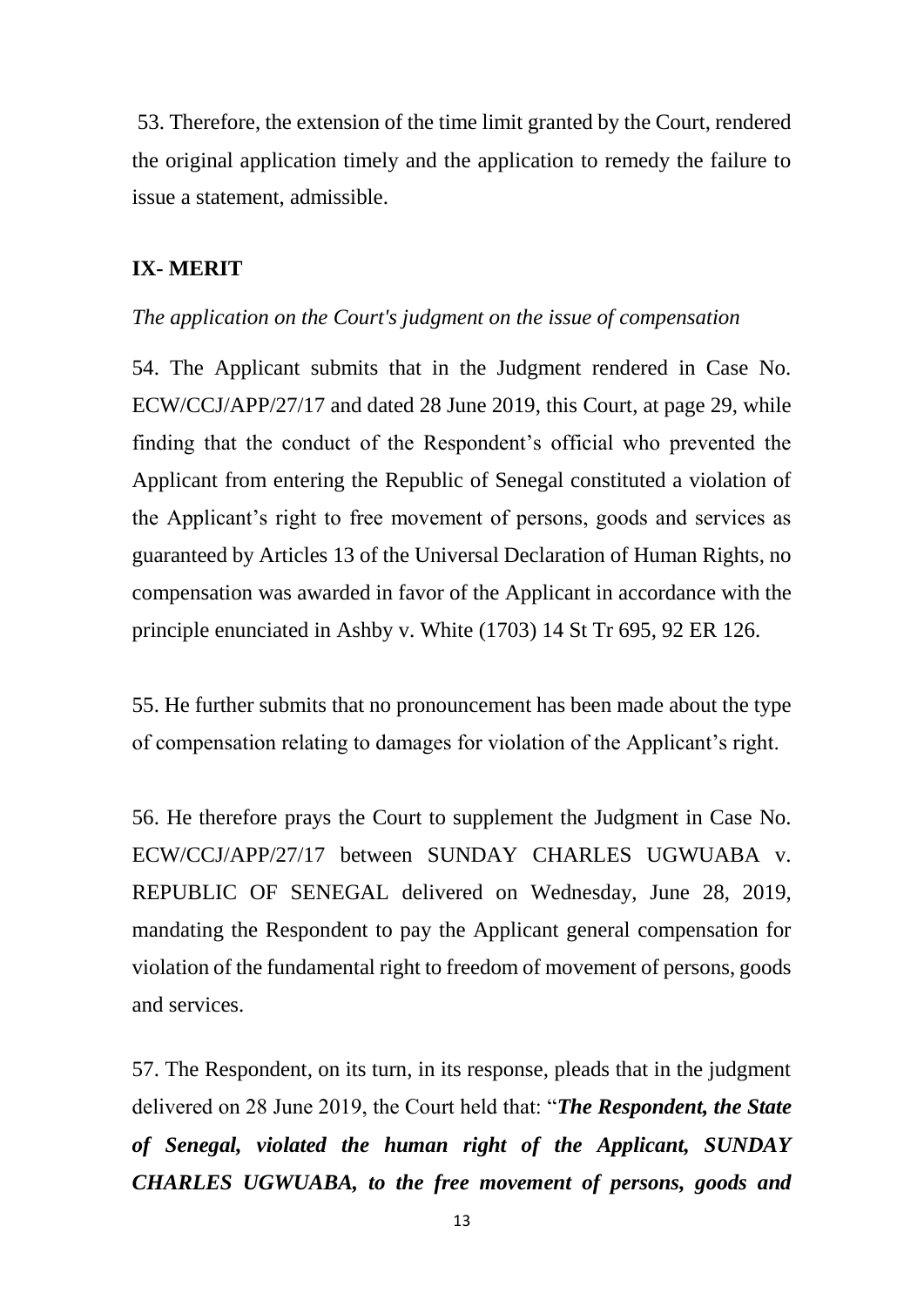*services"*, but "*The causal link between the alleged damage by the Applicant and the border closure has not been established."*

58. That thus, the Court dismissed SUNDAY CHARLES UGWUABA's claims for damages.

59. That the Court did not fail to rule on Mr. Sunday's claims and that he only seeking the Court to annul its decision.

#### **The Court's Analysis**

60. As we have seen, Article 64 of the Rules of the Court, by establishing that: "*Where the Court omits to give a decision on a specific head of claim or on costs, any party may within a month after service of the judgment apply to the Court to supplement its judgment",* authorizes the Court to remedy, in the Decision rendered, the omission of pronouncement it has committed on any question that has been raised for discussion by the parties.

*61. In the instant case, it remains to be seen whether the court effectively failed to rule on the damages claimed by the Applicant.*

62. The Applicant, by way of redress has sought in the original claim (the subject of the judgment at issue) that the Court issue:

*"(B) AN ORDER obliging the Respondent to pay to the applicant the sum of thirty-eight million, four hundred and fifty-four thousand, seventy-two Naira (₦38,454,072.00) only, being this the normal sale price of said goods in Nigeria after deduction of value obtained by the sale of the perished goods.*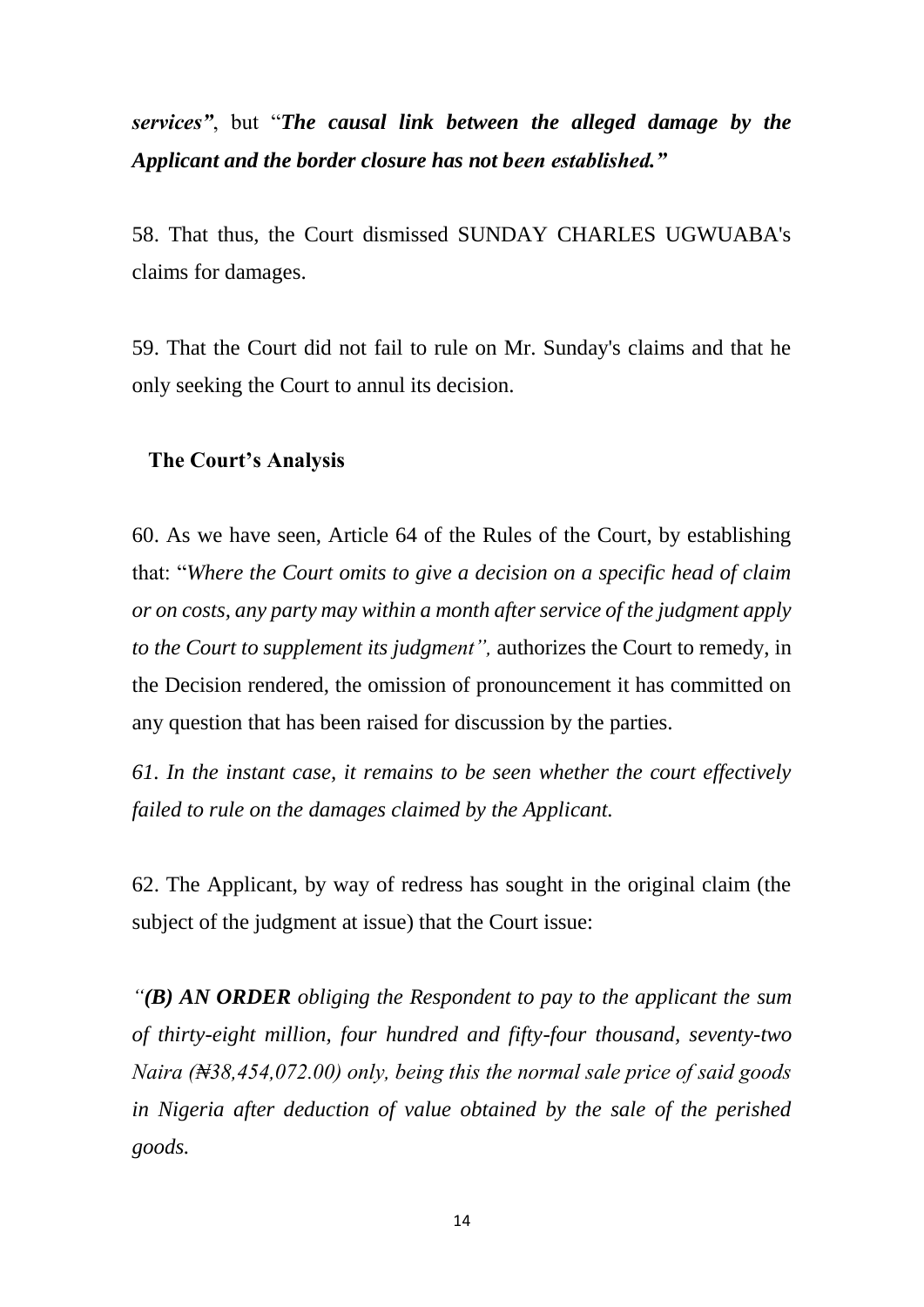*(C) AN ORDER obliging the Respondent to pay the applicant the sum of \$19,030, being this the additional cost of feeding and rental of the trucks for an additional period of 33 days.*

## *OR*

*(D) AN ORDER obliging the Respondent to pay the sum of D2,558,400.00 (two million, five hundred and fifty-eight thousand and four hundred dalasis), being this the cost of acquisition of the goods after deduction of the sum of D468,000 raised by the sale of the perished fish and a sum of \$36,330 (thirty-six thousand three hundred and thirty dollars), being this the cost of feeding and hiring the trucks for 63 days.*

*(E) AN ORDER obliging the Respondent to pay a sum of ₦5,000,000 (five million Naira) only, the legal fees paid by the applicant for the trial of this case.*

*(F) AN ORDER granting the applicant a sum of \$100,000,000 (one hundred million US dollars) as general and exemplary compensations for psychological trauma, shock and loss of health due to the action of the defendant.*

63. Therefore, the Applicant sought alternative reliefs for compensation, which the Court analyzed and concluded that the Applicant, on the one hand, did not demonstrate the existence of a causal link between the material damage claimed and the event committed by the Respondent (closure of the land border) and, on the other hand, that it offered no evidence to support the other non-pecuniary or moral damage he claimed, and consequently rejected the Applicant's claims. (See pages 31 to 36 of the Judgment)

64. This means that in relation to the Reparations sought by the Applicant, the Court has ruled on all the questions put to it.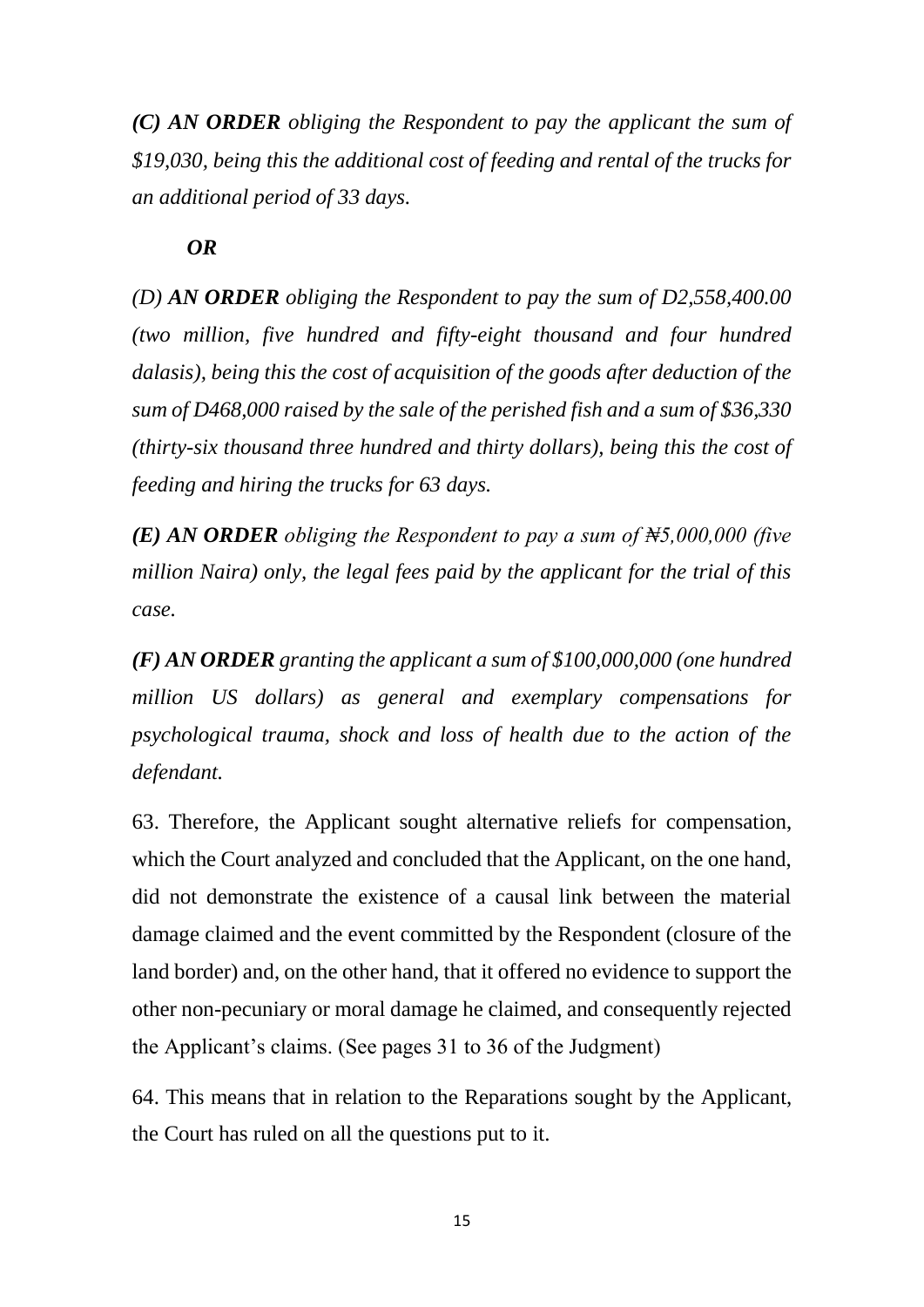65. Consequently, the Court understands that there is no omission of pronouncement in the Judgment rendered, which, pursuant to Article 64 of the Rules, now should be incumbent upon the Court to remedy.

66. Thus, this Court concludes that the Applicants' claim must be considered unfounded.

#### *X - THE COSTS:*

67. The decision ending the proceedings shall rule on the costs as provided in Article 66 (1) of the Rules of the Court).

68. Paragraph 2 of the same article states that "*the unsuccessful party will bear the costs, if so decided*".

69. In the instant case, the Respondent seeks an order that the Applicant pay it 50,000,000 CFA francs as recoverable costs as well as the costs of the proceedings.

70 - The Applicant did not comment on this relief sought.

71. Therefore, by virtue of Article 66(2), the Applicant must bear the costs of the proceedings.

72. However, the Respondent does not demonstrate how it reached the amount of recoverable costs petitioned for and has offered no evidence in this regard.

73. Thus, the Court cannot determine liability for costs in the amount sought by the Respondent.